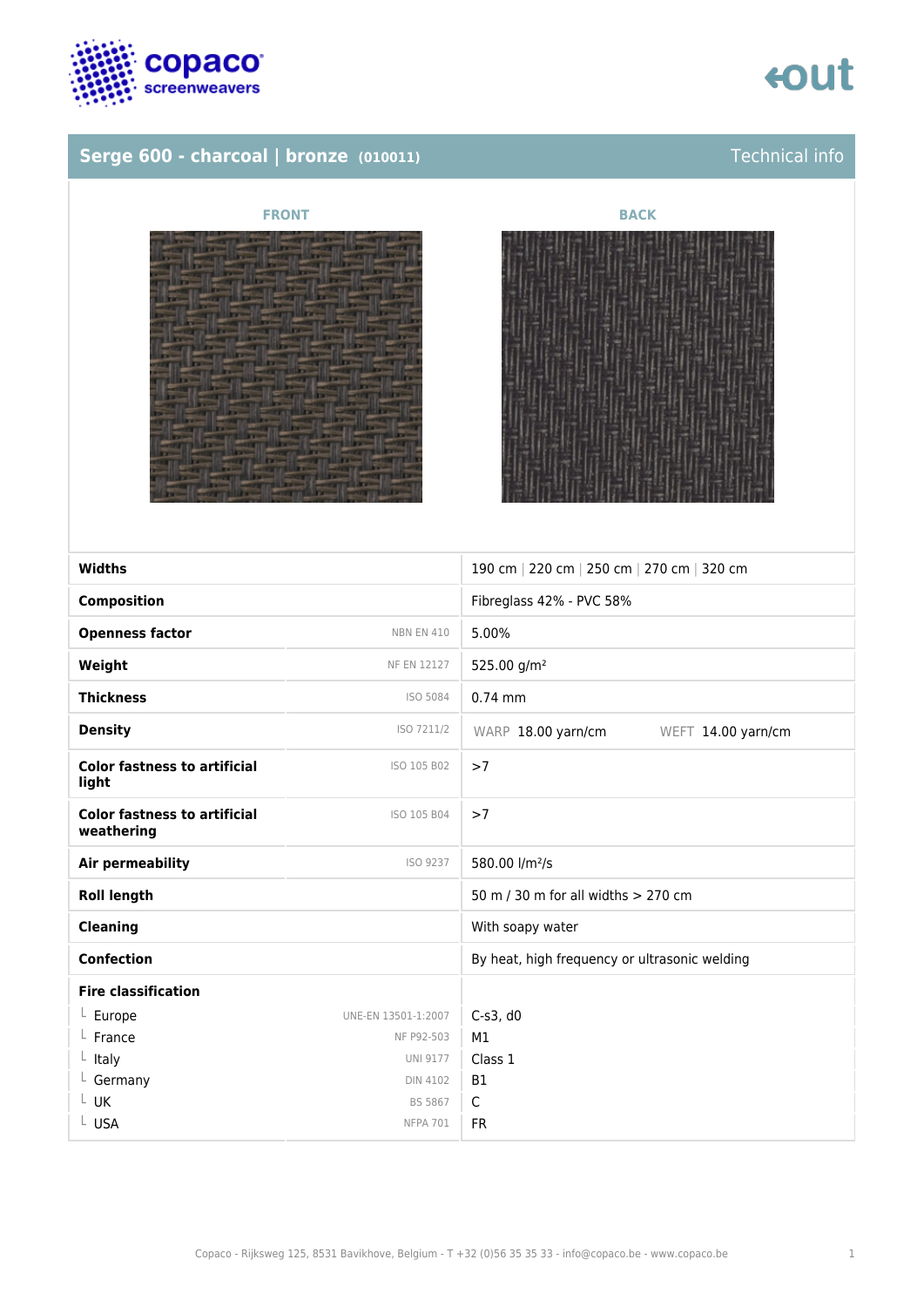

## **eout**

### **Serge 600 - charcoal | bronze (010011)** Technical info

| <b>Tear strength</b><br>ISO 4674-1 methode 2           |                     |                     |
|--------------------------------------------------------|---------------------|---------------------|
| $L$ Original                                           | WARP 8.50 daN       | WEFT 7.50 daN       |
| $\perp$ After climatic chamber -30°C                   | WARP 7.80 daN       | WEFT 7.50 daN       |
| $\perp$ After climatic chamber +70°C                   | WARP 8.20 daN       | WEFT 7.20 daN       |
| <b>Elongation up to break</b><br>ISO 1421              |                     |                     |
| $L$ Original                                           | <b>WARP 3.10 %</b>  | WEFT 2.75 %         |
| $\perp$ After color fastness to artificial light       | <b>WARP 4.00 %</b>  | <b>WEFT 2.90 %</b>  |
| $\perp$ After colour fastness to artificial weathering | <b>WARP 3.50 %</b>  | <b>WEFT 2.80 %</b>  |
| $\perp$ After climatic chamber -30°C                   | <b>WARP 3.00 %</b>  | <b>WEFT 2.50 %</b>  |
| $\perp$ After climatic chamber +70°C                   | <b>WARP 2.85 %</b>  | WEFT 2.50 %         |
| <b>Breaking strength</b><br>ISO 1421                   |                     |                     |
| $L$ Original                                           | WARP 260.00 daN/5cm | WEFT 225.00 daN/5cm |
| $\perp$ After color fastness to artificial light       | WARP 240.00 daN/5cm | WEFT 220.00 daN/5cm |
| $\perp$ After colour fastness to artificial weathering | WARP 240.00 daN/5cm | WEFT 225.00 daN/5cm |
| $\perp$ After climatic chamber -30°C                   | WARP 225.00 daN/5cm | WEFT 200.00 daN/5cm |
| $\perp$ After climatic chamber +70°C                   | WARP 180.00 daN/5cm | WEFT 185.00 daN/5cm |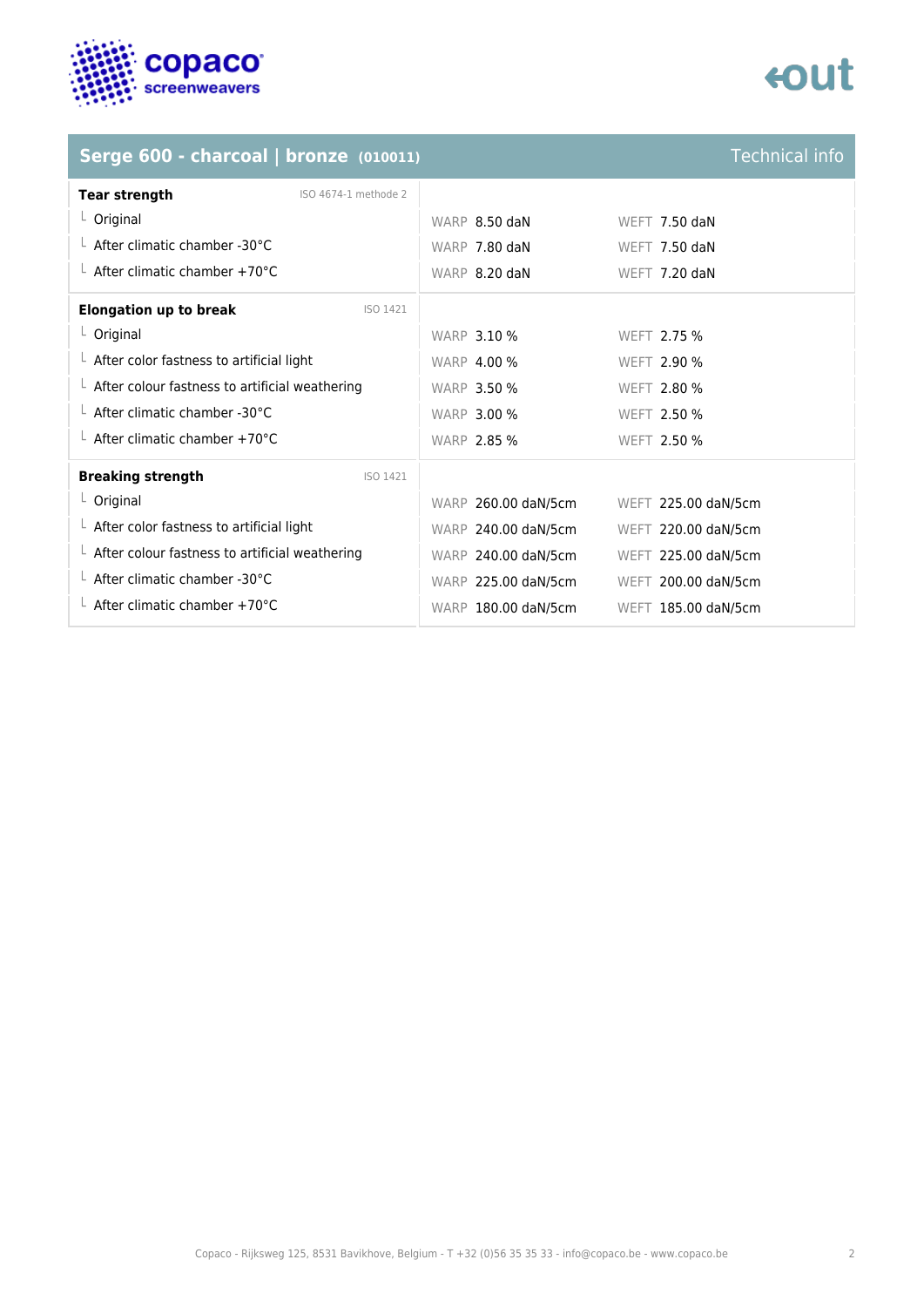

# tout

### **Front - Interior** Serge 600 - charcoal | bronze (010011)

| <b>Visual properties</b> |  |
|--------------------------|--|
|                          |  |

| Tv = Visual light transmittance | 6.10% |
|---------------------------------|-------|
| $Tuv = UV$ transmittance        | 6.20% |

**As = Solar absorptance** 87.40%

| Solar energetic properties      |        |  |
|---------------------------------|--------|--|
| As = Solar absorptance          | 87.40% |  |
| $Rs = Solar$ reflectance        | 6.50%  |  |
| <b>Ts = Solar transmittance</b> | 6.10%  |  |

| Fabric + glazing: G-factor |      |      |      |           |
|----------------------------|------|------|------|-----------|
|                            | G    | Te   | Qi   | <b>SC</b> |
| <b>Glazing A</b>           | 0.62 | 0.05 | 0.57 | 0.73      |
| <b>Glazing B</b>           | 0.63 | 0.04 | 0.59 | 0.83      |
| <b>Glazing C</b>           | 0.54 | 0.03 | 0.50 | 0.91      |
| <b>Glazing D</b>           | 0.30 | 0.02 | 0.28 | 0.93      |

G = Total solar energy transmittance / Te = Direct solar transmittance / Qi = Secondary heat transfer factor / SC = Shading coefficient

| <b>Visual comfort</b>           |         |               |  |
|---------------------------------|---------|---------------|--|
| Normal solar transmittance      | Class 3 | Good effect   |  |
| <b>Glare control</b>            | Class 1 | Little effect |  |
| <b>Privacy night</b>            | Class 1 | Little effect |  |
| Visual contact with the outside | Class 3 | Good effect   |  |
| <b>Daylight utilisation</b>     | Class 1 | Little effect |  |

| Thermal comfort G-factor = Total solar energy transmittance |                  |                  |                  |
|-------------------------------------------------------------|------------------|------------------|------------------|
| <b>Glazing A</b>                                            | <b>Glazing B</b> | <b>Glazing C</b> | <b>Glazing D</b> |
| Class 0                                                     | Class 0          | Class 0          | Class 2          |

| Thermal comfort Qi-factor = Secondary heat transfer factor |                  |                  |                  |
|------------------------------------------------------------|------------------|------------------|------------------|
| <b>Glazing A</b>                                           | <b>Glazing B</b> | <b>Glazing C</b> | <b>Glazing D</b> |
| Class 0                                                    | Class 0          | Class 0          | Class 1          |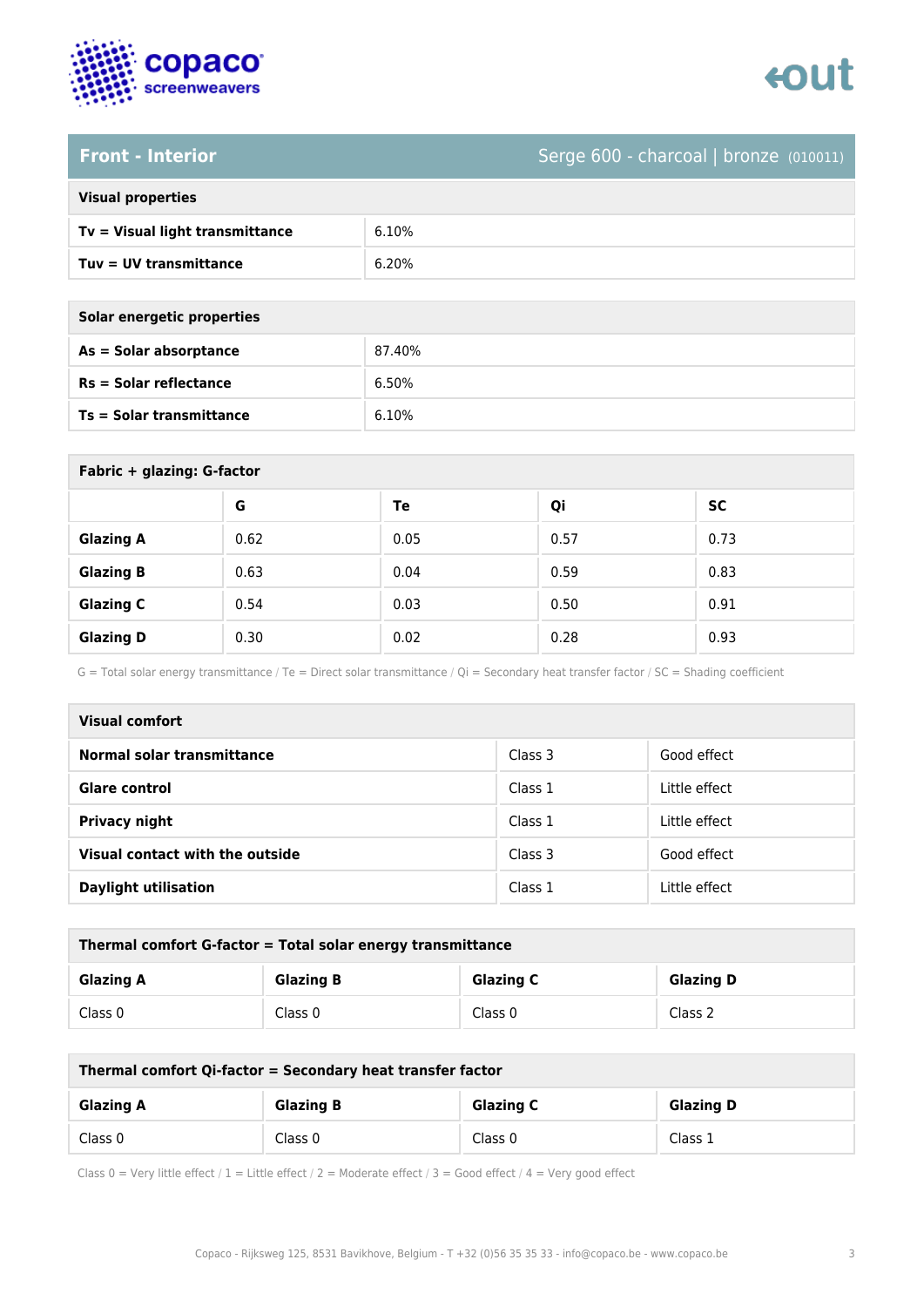

## tout

### **Back - Interior** Serge 600 - charcoal | bronze (010011)

| <b>Visual properties</b> |
|--------------------------|
|                          |

| Tv = Visual light transmittance | 6.10% |
|---------------------------------|-------|
| $Tuv = UV$ transmittance        | 6.20% |

**As = Solar absorptance** 87.90%

| Solar energetic properties |        |
|----------------------------|--------|
| $As = Solar absorption$    | 87.90% |
| Rs = Solar reflectance     | 6.00%  |
| Ts = Solar transmittance   | 6.10%  |

| Fabric + glazing: G-factor |      |      |      |      |
|----------------------------|------|------|------|------|
|                            | G    | Te   | Qi   | SC   |
| <b>Glazing A</b>           | 0.62 | 0.05 | 0.57 | 0.73 |
| <b>Glazing B</b>           | 0.63 | 0.04 | 0.59 | 0.83 |
| <b>Glazing C</b>           | 0.54 | 0.03 | 0.51 | 0.91 |
| <b>Glazing D</b>           | 0.30 | 0.02 | 0.28 | 0.93 |

G = Total solar energy transmittance / Te = Direct solar transmittance / Qi = Secondary heat transfer factor / SC = Shading coefficient

| <b>Visual comfort</b>           |         |               |
|---------------------------------|---------|---------------|
| Normal solar transmittance      | Class 3 | Good effect   |
| <b>Glare control</b>            | Class 1 | Little effect |
| Privacy night                   | Class 1 | Little effect |
| Visual contact with the outside | Class 3 | Good effect   |
| <b>Daylight utilisation</b>     | Class 1 | Little effect |

| Thermal comfort G-factor = Total solar energy transmittance |                  |                  |                  |
|-------------------------------------------------------------|------------------|------------------|------------------|
| <b>Glazing A</b>                                            | <b>Glazing B</b> | <b>Glazing C</b> | <b>Glazing D</b> |
| Class 0                                                     | Class 0          | Class 0          | Class 2          |

| Thermal comfort Qi-factor = Secondary heat transfer factor |                  |                  |                  |
|------------------------------------------------------------|------------------|------------------|------------------|
| <b>Glazing A</b>                                           | <b>Glazing B</b> | <b>Glazing C</b> | <b>Glazing D</b> |
| Class 0                                                    | Class 0          | Class 0          | Class 1          |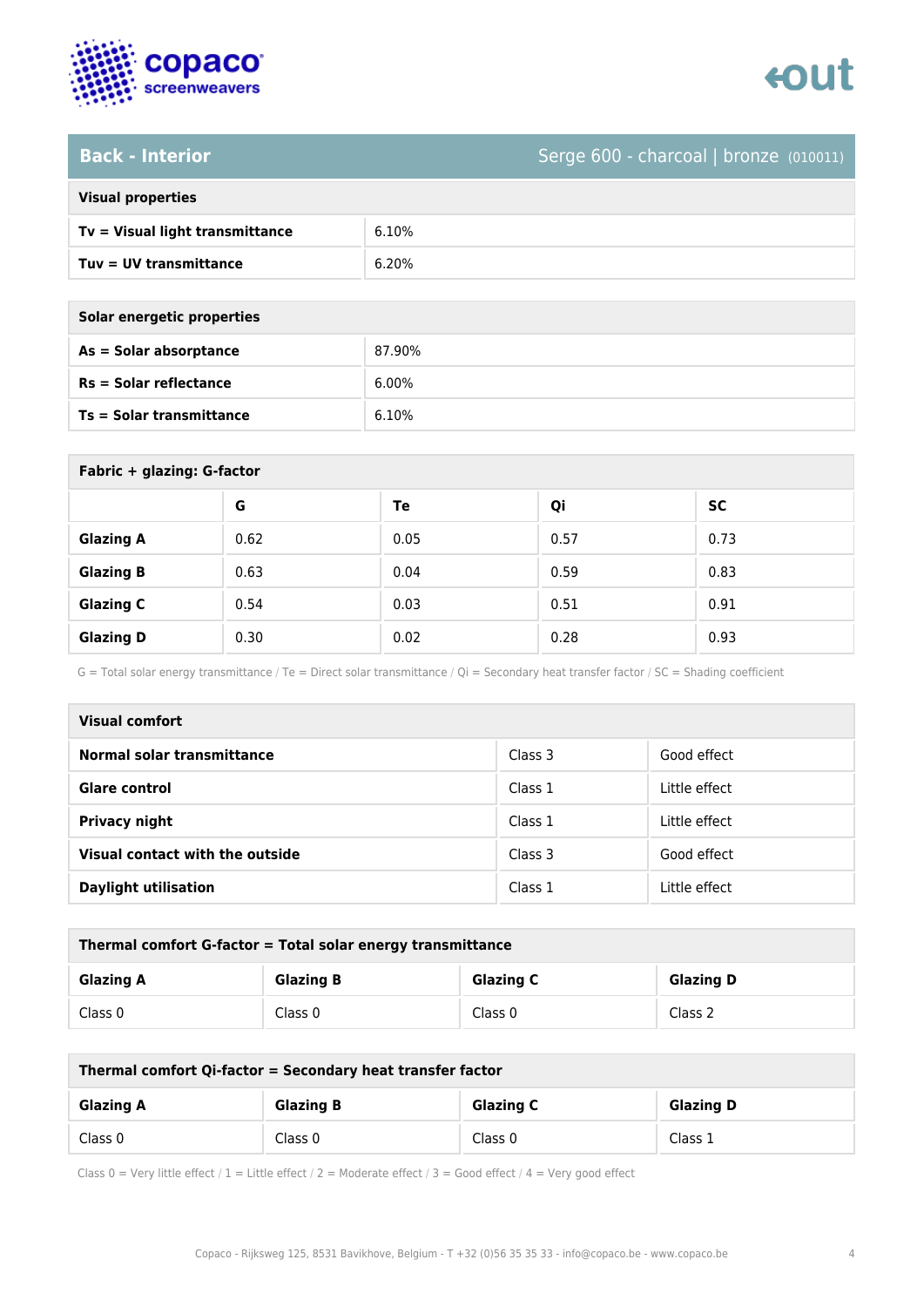

# enut

### **Front - Exterior** Serge 600 - charcoal | bronze (010011)

| <b>Visual properties</b> |  |  |
|--------------------------|--|--|
|                          |  |  |

| Tv = Visual light transmittance | 6.10% |
|---------------------------------|-------|
| Tuv = UV transmittance          | 6.20% |

**As = Solar absorptance** 87.40%

| Solar energetic properties      |        |
|---------------------------------|--------|
| As = Solar absorptance          | 87.40% |
| $Rs = Solar$ reflectance        | 6.50%  |
| <b>Ts = Solar transmittance</b> | 6.10%  |

| Fabric + glazing: G-factor |      |      |      |           |
|----------------------------|------|------|------|-----------|
|                            | G    | Te   | Qi   | <b>SC</b> |
| <b>Glazing A</b>           | 0.18 | 0.05 | 0.13 | 0.21      |
| <b>Glazing B</b>           | 0.14 | 0.04 | 0.09 | 0.18      |
| <b>Glazing C</b>           | 0.09 | 0.03 | 0.06 | 0.15      |
| <b>Glazing D</b>           | 0.07 | 0.02 | 0.05 | 0.21      |

G = Total solar energy transmittance / Te = Direct solar transmittance / Qi = Secondary heat transfer factor / SC = Shading coefficient

| Thermal comfort G-factor = Total solar energy transmittance |                  |                  |                  |
|-------------------------------------------------------------|------------------|------------------|------------------|
| <b>Glazing A</b>                                            | <b>Glazing B</b> | <b>Glazing C</b> | <b>Glazing D</b> |
| Class 2                                                     | Class 3          | Class 4          | Class 4          |

| Thermal comfort Qi-factor = Secondary heat transfer factor |                  |                  |                  |
|------------------------------------------------------------|------------------|------------------|------------------|
| <b>Glazing A</b>                                           | <b>Glazing B</b> | <b>Glazing C</b> | <b>Glazing D</b> |
| Class 2                                                    | Class 3          | Class 3          | Class 3          |